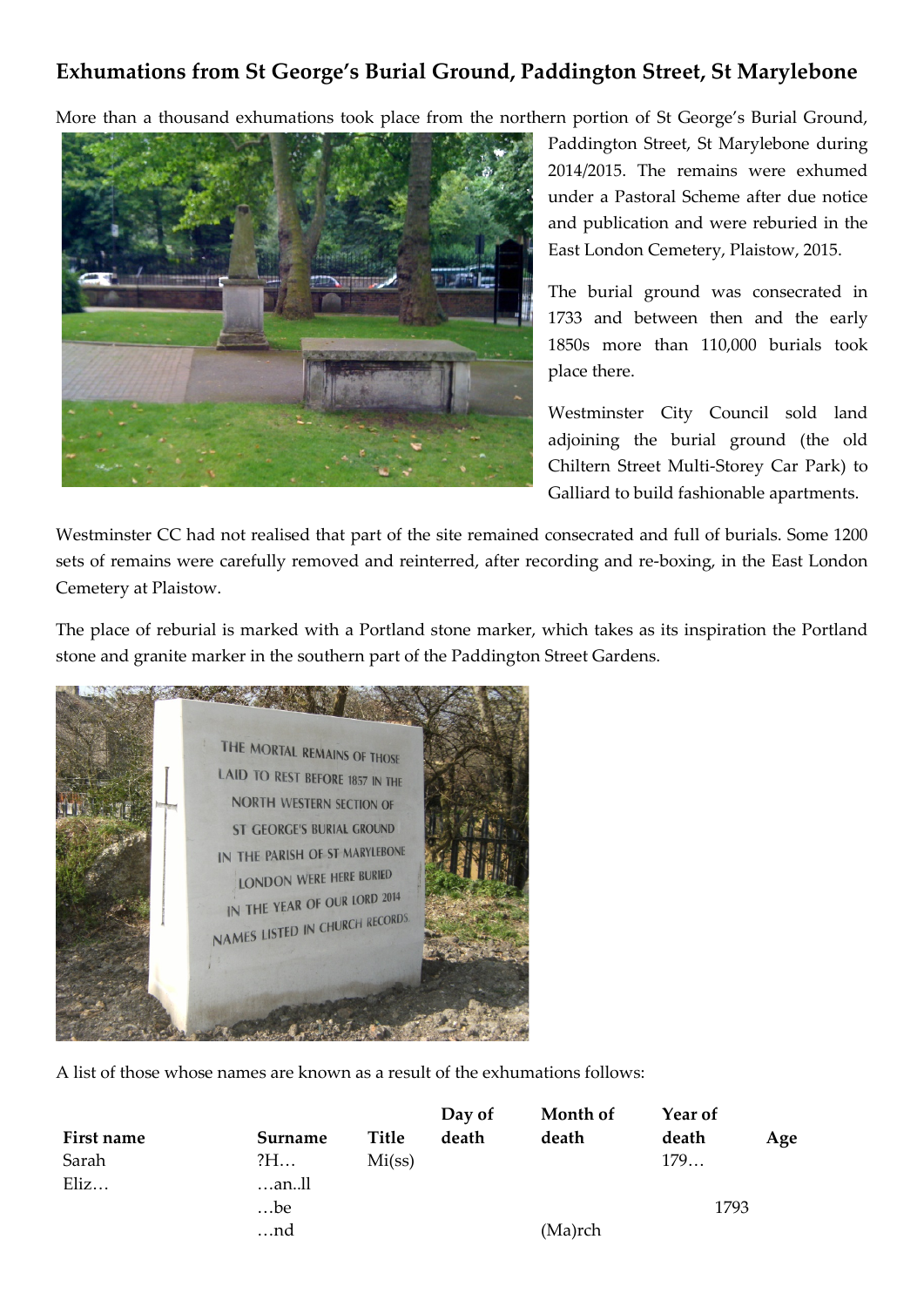| John                  | Alldis           | Mr          |      | $\overline{2}$ |       | 9                | 1796   | 54             |
|-----------------------|------------------|-------------|------|----------------|-------|------------------|--------|----------------|
| Sarah                 | Aste             | <b>Mrs</b>  |      | 26             |       | 6                | 1837   | 65             |
| John                  | Aste             | Mr          |      | 9              |       | $\overline{2}$   | 1837   | 62             |
| James                 | <b>Baillie</b>   | Mr          |      | 3              |       | $\boldsymbol{4}$ | 1823   | 84             |
| Henry                 | <b>Barrell</b>   | Mr          |      | $10\,$         |       | 5                | 1790   | 60             |
| Jane                  | <b>Barrell</b>   | Mrs         |      | $\overline{2}$ |       | 12               | 1797   |                |
| James                 | <b>Bradley</b>   | Esq.        | 1?   |                |       | $\mathbf{1}$     | 1797   | 54             |
|                       |                  |             |      |                |       |                  |        | 4 months 7     |
| <b>Fanny Beatrice</b> | <b>Broughton</b> | <b>Miss</b> |      | 18             |       | $\overline{2}$   | 1817   | days           |
| W? Callr.             | Ces              | ?D          |      |                | ???ly |                  |        | 70??           |
| Rosetta Caroline      | Cadney           | Miss        |      | 13             |       | 5                | 1836   | 8 yrs, 7 Mos.  |
| Diana Louisa          | Cadney           |             |      |                |       | 7                | 1830   | $8M, \ldots D$ |
| Valentine Joseph      | Cadney           | None        |      | 11             |       | 5                | 1824   | 2 yrs, 1 month |
| Elizabeth             | Cafe             | Mrs         |      | 31             |       | 3                | 1791   | 43             |
| George                | Cates            | Mr          |      | 20             |       | 9                | 1828   | 67             |
| Sarah                 | Chamberlain      | Mrs         |      | 29             |       | 10               | 1817   | 77             |
| Charles Fletcher      | Champion         | Captn.      |      | 22             |       | 6                | 1822   | 39             |
| Philadelphia          | Channer          | <b>Miss</b> |      | 21             |       | 12               | 1810   | 17             |
| William               | Cooper           | None        |      | 6              |       | 8                | 1807   | 3.2            |
| Mary                  | Duggins          | Mrs         |      | 13             |       | 10               | 1832   | 66             |
| Joseph                | Duggins          |             |      |                |       |                  | 1818   |                |
| William               | Duggins          |             |      |                |       |                  | < 1832 |                |
| James (Jonathan)      | Durnford         | Master      |      | 28             |       | 10               | 1795   |                |
| Sarah                 | Eastlake         | Mrs         |      | 24             |       | 10               | 1836   | 84             |
| Thomas                | Eastup           | Esq.        |      | 28             |       | $\overline{7}$   | 1821   | 84             |
| Elizabeth             | Eastup           |             |      |                |       |                  | 1790   |                |
| Mary                  | Edwards          | Mrs         |      | 5              |       | 9                | 1808   | 56             |
| Abigail               | Farmer           | Mrs         |      | 26             |       | 3                | 1803   | 81             |
| Elizabeth             | Foster           | Mrs         |      | 17             |       | 8                | 1791   | 79             |
| Sarah                 | Garratt          | Mrs         |      | 6              |       | $\mathbf{1}$     | 1789   | 81             |
| Benjamin              | Gooden           | Mr          |      |                |       | $\mathbf{1}$     | 1779   |                |
| Katherine             | Hall             | Mrs         |      | 24             |       | $\overline{2}$   | 1820   | 80             |
| Charlotte             | Hankin           | Mrs         |      | 12             |       | $\overline{2}$   | 1798   | 25             |
| Honour                | Harnage          | None        |      | 27             |       | 5                | 1790   | 47             |
| William               | Harris           | Esq.        |      | 16             |       | 6                | 1831   | 72             |
| William               | Henshaw          | Mr          | $*7$ |                |       | 11               | 1820   | 63             |
| Ann                   | Horn             | Mrs         |      | 8              |       | $\overline{2}$   | 1795   | 47             |
| Elizabeth             | Kebling          | Mrs         |      | 18             |       | 9                | 1816   | 53             |
| Henry                 | Kipling          | Rev         |      | 18             |       | $\mathbf{1}$     | 1821   | 74             |
| Louisa                | LaRose           | Mrs         |      | $\mathbf{1}$   |       | 5                | 1803   | 87             |
| David Aguiton         | LaRose           | Esq         |      |                |       |                  | 1786   |                |
| Judith                | Leland           | Mrs         |      | 22             |       | $\mathfrak{Z}$   | 1788   |                |
| Ezra                  | Livermore        | None        |      | 25             |       | $\overline{2}$   | 1836   | 60             |
| James                 | M                | Mast(er)    |      |                |       |                  |        |                |
| William               | Martin           | General     |      | 12             |       | 7                | 1799   | 78             |
| An                    | Martin           | Mrs?        |      | 25             |       | $\overline{2}$   | 1793   | 58             |
| Ann Olivia            | Matthews         | Mrs         |      | 25             |       | $\mathbf{1}$     | 1813   | 62             |
| Sarah Elizabeth       | Metcalf          | Mrs         |      | $\overline{4}$ |       | $\overline{4}$   | 1855   | 71             |
| Joseph                | Metcalf          |             |      |                |       |                  | 1839   |                |
| Charlotte             | Needham          | Mrs         |      | 6              |       | $\overline{4}$   | 1810   | 89             |
| James                 | Newey            | Esq.        | ?1   |                |       | $\overline{2}$   | 1811   |                |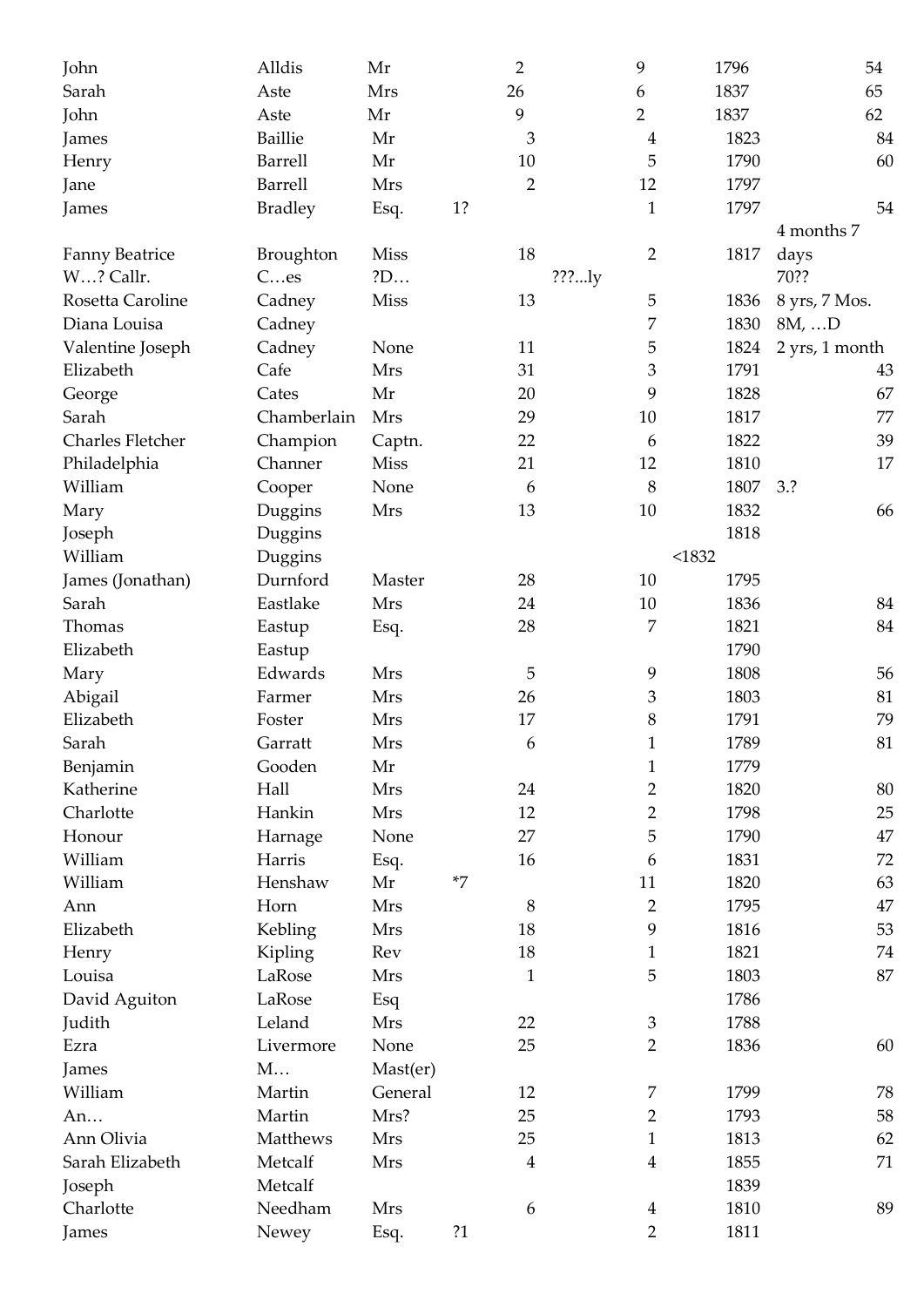| Mary                    | Newey       |             |           |                  |           |                  |         | 1794 |                 |    |
|-------------------------|-------------|-------------|-----------|------------------|-----------|------------------|---------|------|-----------------|----|
|                         | Oakla       |             | $\dots 7$ |                  |           | $\mathfrak{Z}$   | (1)82.  |      |                 |    |
| Elizabeth               | Parsons     |             |           |                  |           |                  |         | 1788 |                 |    |
| Leonora                 | Rush        | Lady        |           | $\mathbf{1}$     |           | $\mathfrak 3$    |         | 1785 |                 | 85 |
| Elizabeth               | Rutland     | Mrs         |           | 27               |           | $\overline{2}$   |         | 1846 |                 | 44 |
| <b>Andrew Dunbar</b>    | Sandom      | Mr          |           | 11               |           | $\overline{2}$   |         | 1789 |                 | 70 |
| Sarah                   | Scotland    | Mrs         |           | 24               |           | 11               |         | 1803 |                 | 53 |
| George William          |             |             |           |                  |           |                  |         |      |                 |    |
| Frederick               | Stewart     | Master      |           | $\overline{2}$   |           | $\overline{2}$   |         | 1790 |                 | 5  |
| Henry                   | Sutton      | Master      |           | 9                |           | 12               |         | 1782 | 4y, 1m, 21 days |    |
| Thomas                  | Thompson    | Esq.        |           | 11               |           | $\mathbf{1}$     |         | 1811 |                 | 65 |
| John Duke               | Thompson    | Master      | 13?       |                  |           | $\overline{4}$   |         | 1788 | 6 yrs, 1 month  |    |
| William                 | Thornton    | M           |           | 5                |           | 9                |         | 1822 |                 | 72 |
| Ellen                   | Thynne      | Mrs         |           | 28               |           | 11               |         | 1805 | ?.0             |    |
| Joseph                  | Tullie      | Esqr        |           | 20               |           | 11               |         | 1774 |                 | 68 |
| Henry                   | Turner      | Mr          |           | 8                |           | 8                |         | 1806 |                 | 43 |
| Frances                 | Turner      | Mrs         |           | 11               |           | 11               |         | 1801 |                 | 37 |
| Elizabeth               | Upstone     | Mrs         |           | 7                |           | $\overline{9}$   |         | 1833 |                 | 36 |
| Jane                    | <b>Vick</b> | Miss?       |           | 31               |           | 7                |         | 1818 |                 | 38 |
| Charlotte               | Wentworth   | Lady        |           | 26               |           | 3                |         | 1810 |                 | 78 |
|                         |             |             |           |                  |           |                  |         |      | 9 Months 22     |    |
| <b>William Augustus</b> | White       | Master      |           | 10               |           | 9                |         | 1823 | Days            |    |
| Isaac Massey            | White       | None        |           | 12               |           | $\boldsymbol{4}$ |         | 1825 |                 |    |
| Amelia                  | White       | <b>Miss</b> |           | $\boldsymbol{4}$ |           | 7                |         | 1822 | 8 Months        |    |
| Stanley                 | White       | Master      |           | $\overline{4}$   |           | 3                |         | 1817 |                 |    |
| William                 | White       | Esq.        |           | 19               |           | 6                |         | 1822 |                 |    |
| John                    | White       | Esq.        | 27?       |                  |           | 11               |         | 1813 |                 | 67 |
|                         |             |             |           |                  |           |                  |         |      | 2 years 3       |    |
| Ann                     | White       | <b>Miss</b> |           | 24               |           | $\boldsymbol{6}$ |         | 1782 | Months          |    |
| Elizabeth               | Wombersley  | Mrs         |           | 22               |           | 7                |         | 1790 |                 | 75 |
| James                   |             |             | st?       |                  | O(ctober) |                  | 17      |      | 2.?             |    |
|                         |             |             |           | $10\,$           | J         |                  |         | 1833 | ?1              |    |
|                         |             |             |           | 7                |           |                  | 183(4?) |      |                 |    |
| John                    |             | Master?     |           |                  |           |                  |         |      |                 |    |

Some of these about whom more is known:

### **The Revd Henry Kipling,** died 1821.



*Plumstead Church, Kent, 1775 by Captain Francis Grose F.S.A. (1731 - 1791)*

# **The Revd Henry Kipling, 1772 -1821, Vicar of Plumstead**

Henry Kipling was a son of Henry Kipling of Furnival's Inn. He was educated at Harrow School "under the late Rev. Dr. Thackeray, and Dr. Sumner (the late Bisbop of Cloyne, Sir William Jones, Dr. Parr, and other eminent scholars being his